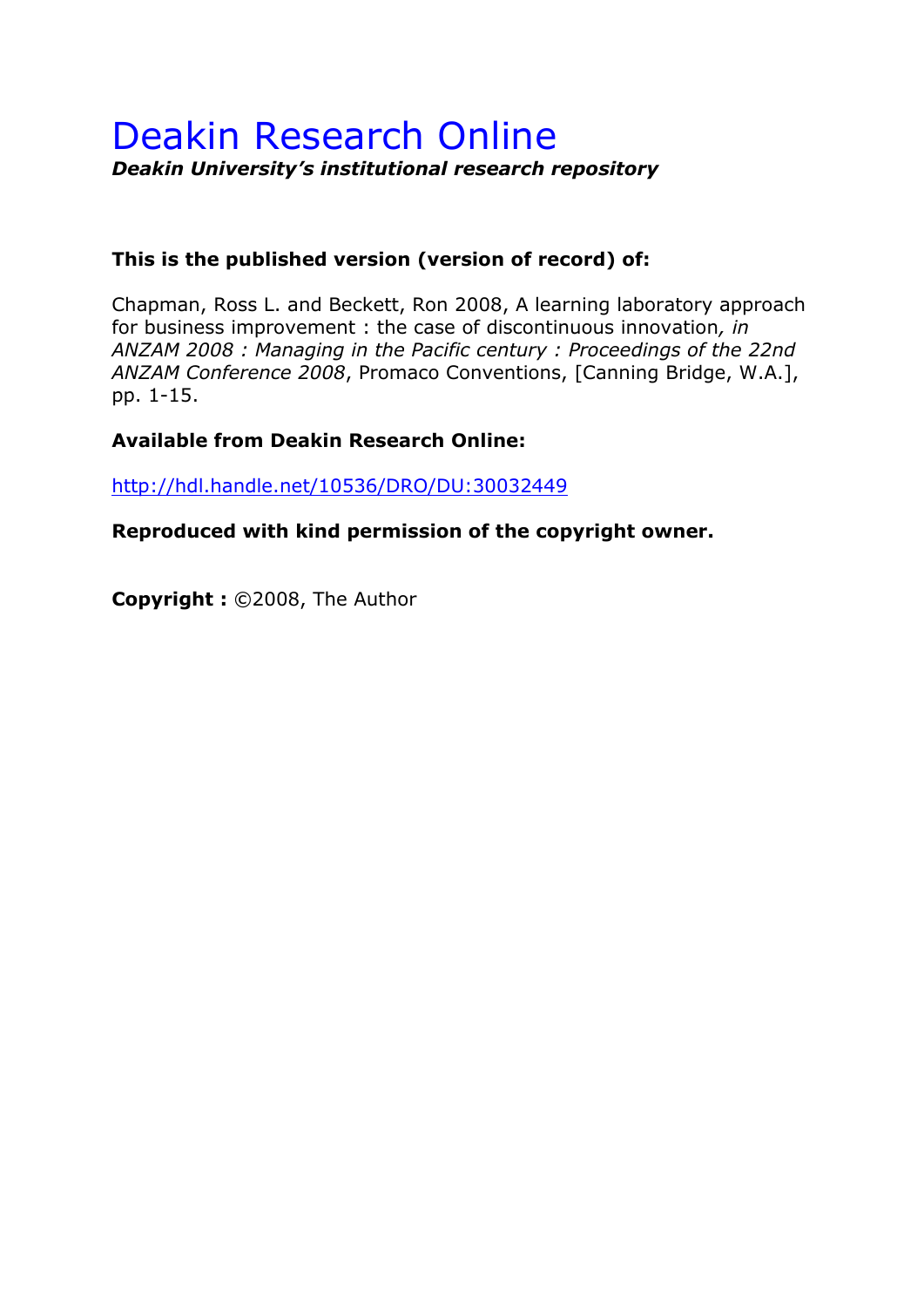# **A Learning Laboratory Approach for Business Improvement: The Case of Discontinuous Innovation**

**Ross L Chapman\* and Ron Beckett** 

*Centre for Industry and Innovation Studies (CInIS), College of Business, University of Western Sydney*  Email: [r.chapman@uws.edu.au](mailto:r.chapman@uws.edu.au) and [r.beckett@uws.edu.au](mailto:r.beckett@uws.edu.au)

\* Presenting Author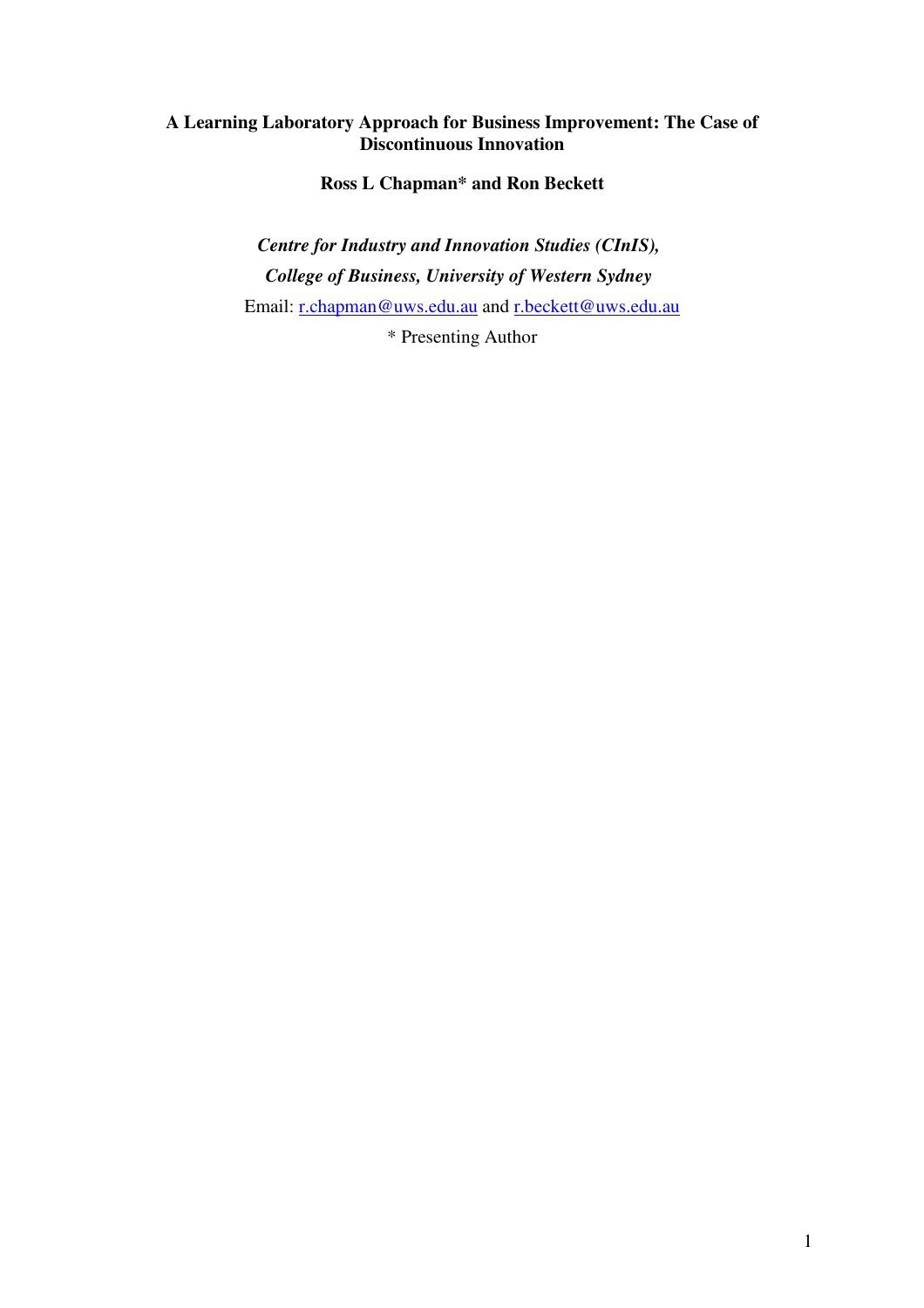# **A Learning Laboratory Approach for Business Improvement: The Case of Discontinuous Innovation**

# **ABSTRACT**

*This paper considers the current situation within Australian manufacturing SMEs and their approaches to innovation and international competitive advantage. Using the viewpoint and language of complexity theory, we consider the variety of possibilities available to SMEs in this area. We then consider a particular international project on Discontinuous Innovation, how this has been deployed in Europe and Australia and the knowledge gained from our interactions with Australian SMEs to date around this project. Finally we consider the general development of a "Learning Laboratory" approach to working with SMEs and the differences required to make such approach successful in Europe and in different settings in Australia.* 

**Conference Stream**: Technology, Innovation and Supply Chain Management

**Keywords:** Discontinuous innovation; Manufacturing technology; Operations improvement; Organisational performance; Learning networks; Action learning

# **INTRODUCTION**

Manufacturing in Australia is under intense pressure due to rising costs, increasing import competition due to globalisation and tariff reductions, unfavourable exchange rate movements and an increasingly sophisticated and quality-conscious consumer. Even though exports have continued to rise, manufacturing net exports (exports minus imports) as a share of manufacturing value added, after remaining relatively constant from the late 1980s to the mid 1990s, declined sharply from the late 1990s to the present. The export performance of Australian manufacturing which surged over the 1980s and 1990s has deteriorated markedly over the last seven years. For example, the annual average rate of growth of expenditure on machinery and equipment, and scientific equipment increased by 15 per cent and 19 per cent respectively between 1986 and 1994. This rate of growth declined to just 2 per cent and 3 per cent respectively between 2000 and 2006 (House of Representatives 2007: 15). More broadly, exports of elaborately transformed manufactures (ETMs) have stagnated since 2000-01 whilst imports of ETMs have increased by more than a third.

These statistics point to long run declining international competitiveness. The increased share of local demand met by imports is constraining the growth of local output. Between 2000-01 and 2005-06 the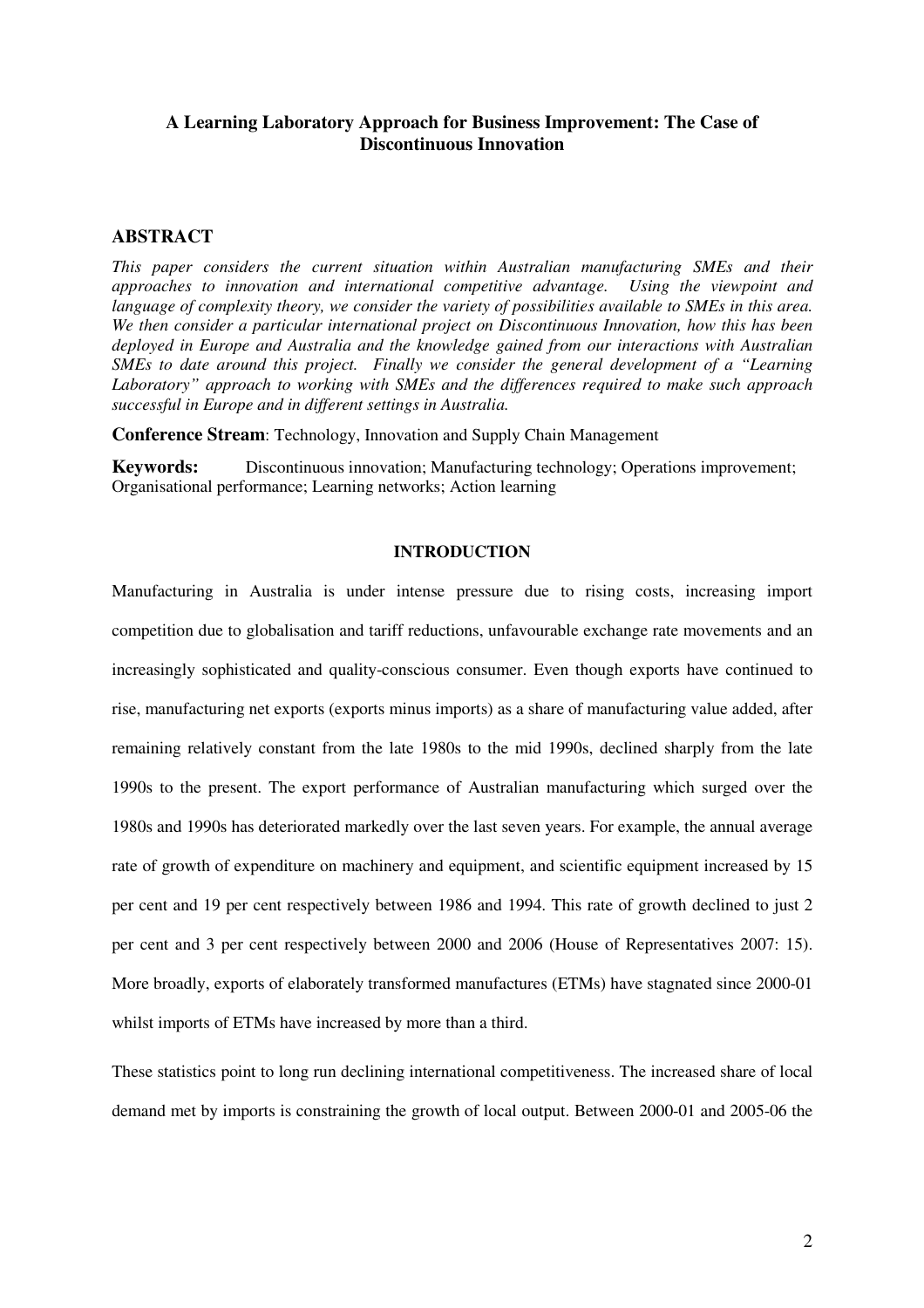real value of manufacturing output increased by just 5.3 per cent compared to overall economic growth of 17.6 per cent (ABS 2006b).

Past experience would suggest that increased investment in innovation would support productivity improvement. Yet Australia's manufacturing export decline occurred despite increases in key inputs to innovation including R&D and capital investment. The R&D intensity (R&D expenditures as a share of value added) of Australian manufacturing industry has increased markedly over the last four decades (albeit with a period of stagnation between 1995-96 and 2002-03) to achieve its highest level of 4 per cent in 2005-06. Clearly, something has to be done differently. There is continuing growth in the global economy as the world population increases and developing countries become wealthier. Perhaps the answer is for Australian firms to be more innovative in the ways they do business, and where they do it, to supplement the available technological innovation initiatives.

One method of sorting through the many and varied improvement options for manufacturing firms being adopted in Europe is the use of a "Learning Laboratory" approach involving a number of noncompeting firms and facilitated by an external party (often a University, or similar research institution), whereby the firms learn from each other and the facilitator through presentations, simulations, and group discussions. Ideas and outcomes are distributed to all participants by the facilitator and then the participants share the knowledge through their own firm. The aim of this conceptual paper is to present some observations and conclusions about learning and innovation from a particular international "Learning Laboratory" research program entitled DI-Lab (Discontinuous Innovation Laboratory). This international project involves academic and industry groups working together to identify tools that will help identify emergent discontinuities and frame innovative responses to them. We compare the learning approaches to complex adaptive systems and examine differences in the required approach between European and Australian firms.

## **OPPORTUNITIES FOR INNOVATION**

The firms involved in the DI-Lab project are prepared to accept discontinuity as a fact of life, but they are not just concerned about technological discontinuities. Christensen (1997) has observed how technical discontinuities that change the dominant design can force some firms out of business. He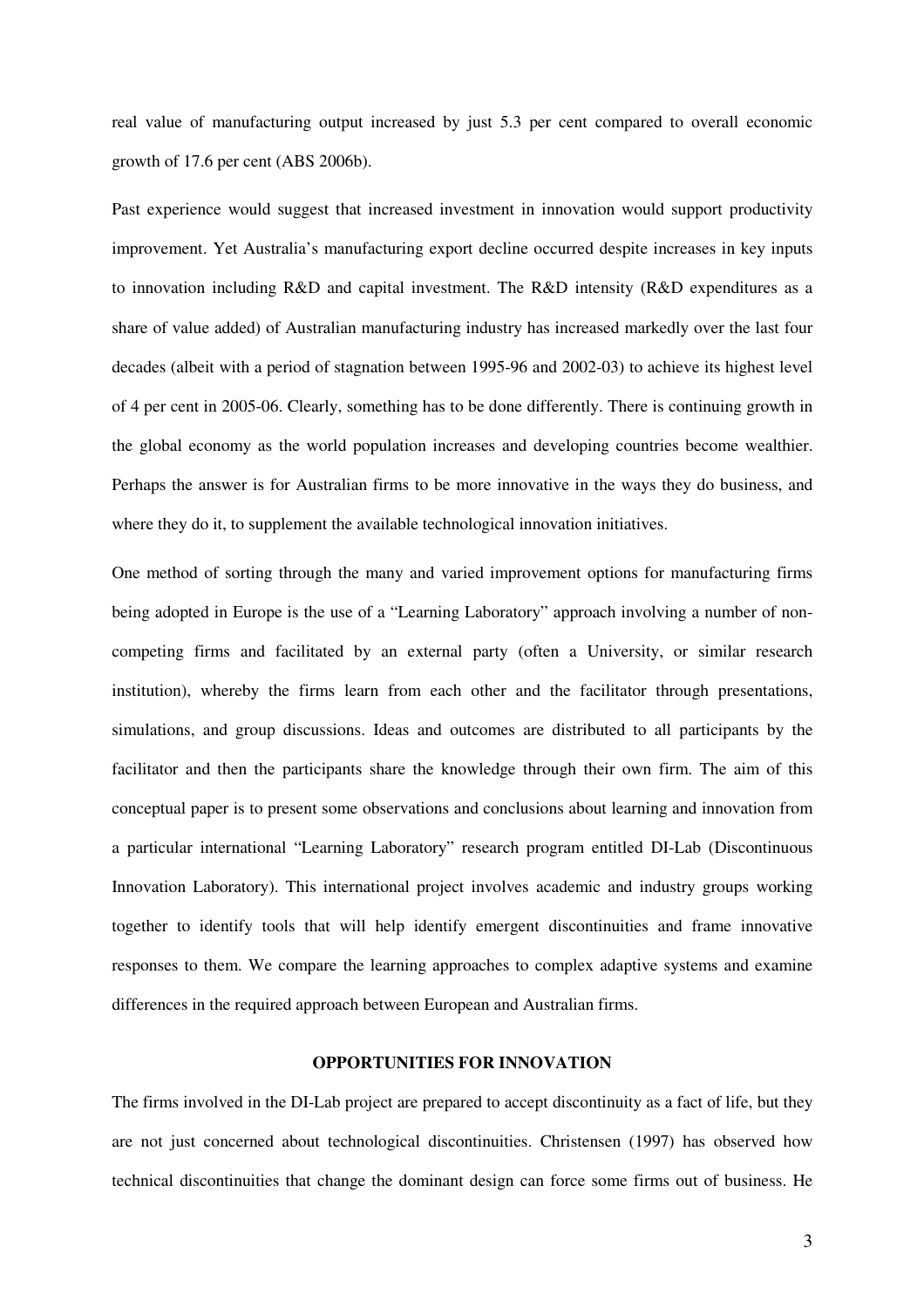has also observed that some elements of infrastructure which he characterizes as resources, processes and values can influence what a firm can and cannot do in response. We have noted earlier that changes in external infrastructure (financial and labour markets) may combine to create a discontinuity where past practice is no longer viable. Kim and Mauborgne (1997, 2005) promote the idea of "value innovation" to establish new market spaces in a very competitive environment.

Individual firms may innovate through an interaction between technology, infrastructure and markets. For example, a Danish DI-Lab participant, Lego established the dominant design for a model construction toy around 50 years ago, but in recent years, sales were falling. It was observed that children were spending more time playing computer games than playing with building blocks. In response, Lego set up a simulation on the internet for children to create novel models. The model was listed under the creators name along with traditional models, and people can order a set of components to make the model in real life. This initiative was a new kind of interaction between infrastructure (the internet and the Lego logistics system) and the market that did not involve technological change. In a very different industry, but adopting a similar approach to an established market, one of the authors of this paper has been involved in a project where new technology is being developed, coupled with an innovative approach to several elements of infrastructure needed to support the product in the field. In Table 1 we outline some combinations of new and existing technologies, infrastructure and markets that characterize different forms of innovation.

At the top of the table radical innovation is associated with high levels of uncertainty – living on the edge of chaos. At the bottom of the table, incremental innovation is associated with known technologies, infrastructure and markets – although we may combine them in unique ways – we are living on the edge of stability. Operating between these two extremes is an attribute of complex adaptive organizations (Carlisle and McMillan, 2006).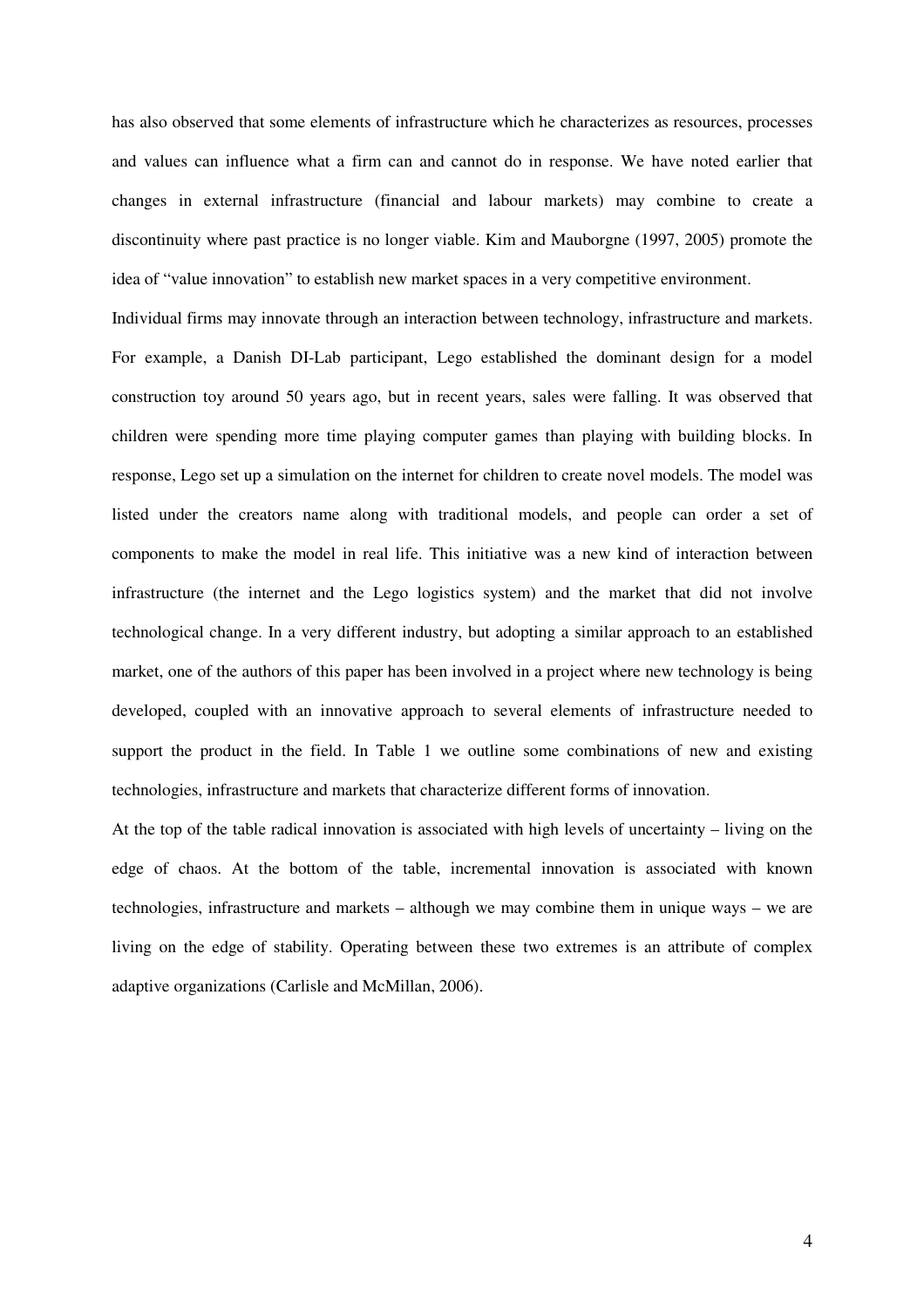| Table 1 | Different Forms of Innovation Related to the Innovation Focus |
|---------|---------------------------------------------------------------|
|---------|---------------------------------------------------------------|

|                            | <b>Focus of Innovation</b> |                            |                        |  |
|----------------------------|----------------------------|----------------------------|------------------------|--|
|                            | Technological              | Changes in internal or     | <b>Changes in user</b> |  |
|                            | change that may            | external infrastructure    | needs that create new  |  |
|                            | influence the              | that requires new          | markets (eg            |  |
|                            | dominant design (eg        | developmental or           | confronting            |  |
| The Nature of the          | DVD replacing              | market pathways (eg        | environmental issues)  |  |
| <b>Innovation Process</b>  | videotape) or changes      | new regulations) or        | or the interplay       |  |
|                            | in the dominant            | changes in the nature of   | between technology,    |  |
|                            | design that requires       | technology/market          | infrastructure and     |  |
|                            | new technologies to        | interactions that requires | markets that creates   |  |
|                            | be embraced (eg ICT        | new infrastructure (eg     | new needs (eg wireless |  |
|                            | in automobiles)            | selling on the internet)   | communications)        |  |
| Radical innovation $-$ on  | <b>New</b>                 | <b>New</b>                 | <b>New</b>             |  |
| the edge of chaos          |                            |                            |                        |  |
| Delivering new solutions   | <b>New</b>                 | New                        | Existing               |  |
| to existing problems in    |                            |                            |                        |  |
| new ways                   |                            |                            |                        |  |
| Value innovation -         | <b>New</b>                 | Existing                   | <b>New</b>             |  |
| meeting new needs          |                            |                            |                        |  |
| through new ways           |                            |                            |                        |  |
| Venture capital territory: | <b>New</b>                 | Existing                   | Existing               |  |
| growth through             |                            |                            |                        |  |
| technological innovation   |                            |                            |                        |  |
| New pathways to new        | Existing                   | <b>New</b>                 | <b>New</b>             |  |
| markets                    |                            |                            |                        |  |
| New business models,       | Existing                   | <b>New</b>                 | Existing               |  |
| leverage from new          |                            |                            |                        |  |
| infrastrucutre             |                            |                            |                        |  |
| Application adaptation     | Existing                   | Existing                   | <b>New</b>             |  |
| Incremental / recomb-      | Existing                   | Existing                   | Existing               |  |
| inant innovation – on the  |                            |                            |                        |  |
| edge of stability          |                            |                            |                        |  |

The Toyota auto company provides an illustration of this, relentlessly pursuing incremental innovation through lean manufacturing practices, whilst at the same time introducing radical products like the Prius petrol/electric hybrid for which there was little market demand when it was first launched, and which required new maintenance infrastructure to be established. Today, more than one million Prius cars have been produced and the demand is increasing, being driven by climate change and fuel price considerations. In the wisdom of hindsight we can see that Toyota correctly forecast where initially weak trends might lead. Toyota have "agents" within the firm that are taking quite different innovation journeys, some of which may be successful, some not, but their collective actions lead to the emergence of new innovation pathways – another attribute of complex systems. Within Toyota and its supply chain there are strongly enforced but relatively simple "order-generating local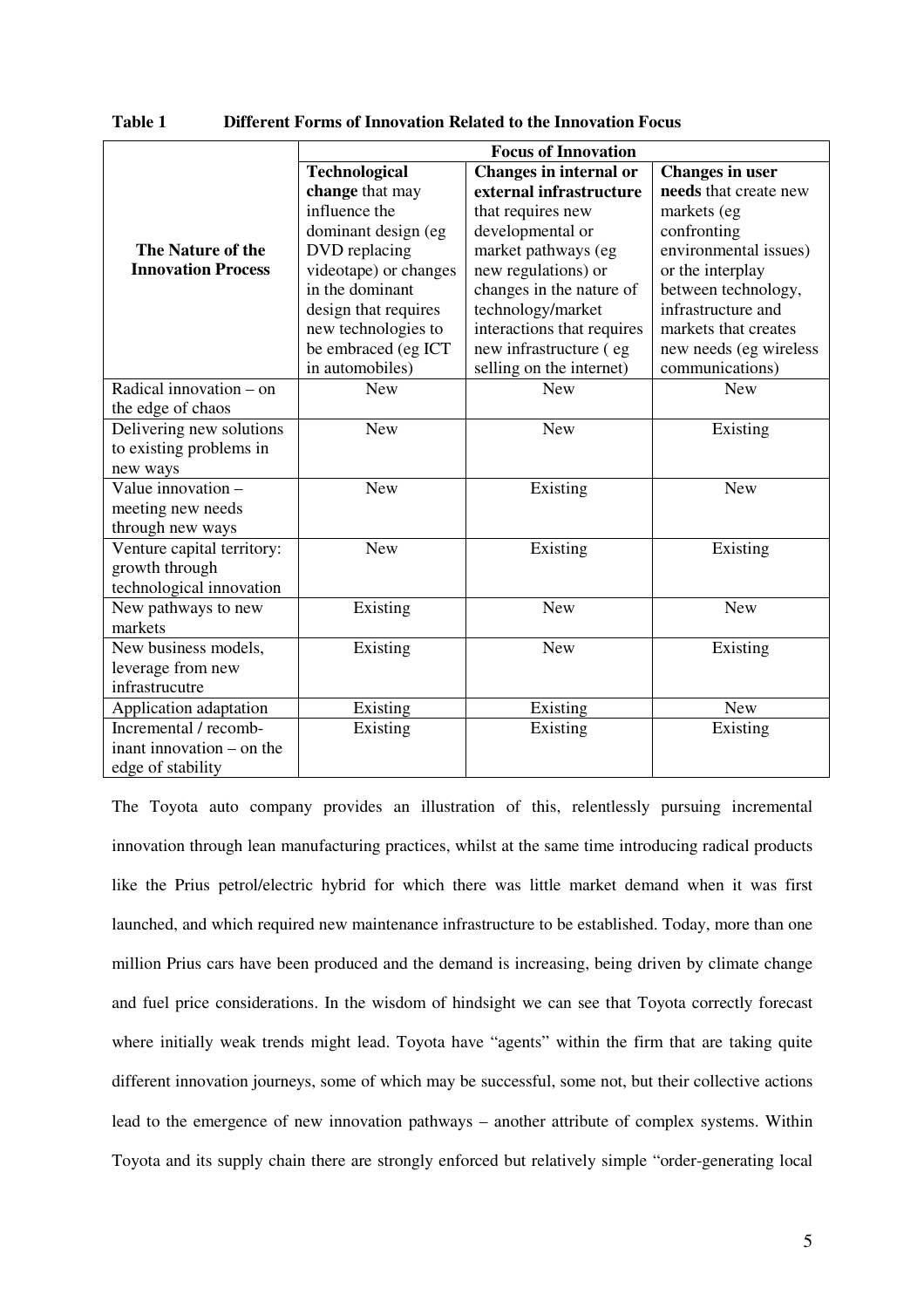rules" – another attribute of complex systems. The rules are not the same in all parts of the organization, but they combine to represent "the Toyota way". Within operations functions there are rules associated with lean manufacturing that are flowed down to suppliers. Within the R&D parts of the company there are norms that tolerate ambiguity and the formation of multi-discilinary teams.

# **INNOVATION AND COMPLEX ADAPTIVE SYSTEMS**

McCarthy et al (2006) have considered the iterative nature of more radical new product developments, and observed elements of agency and structure that combine to exhibit three characteristics of complex adaptive systems: non-linearity, self-organisation and emergence. Interactions between agents resulted in learning and the creation of new rules, structures and behaviours. Cheng and Van de Ven (1996) studied the development process of two biomedical innovations using ideas from chaos theory. They used mathematical analysis tools to explore the development of and interactions between action and outcome events and environmental events.

*By uncoupling actions and outcomes, a chaotic process facilitates the construction of repertoires of action experiences, outcome beliefs and contextual practices. These repertoires increase an organizations capacity for creative learning. The coupling of actions and outcomes narrows the repertoires to those that satisfy the linear combination of feasible actions and desired outcomes.* (Cheng and Van de Ven, 1996).

Webb, Lettice and Lemon (2006) also present the view that interpretations of complexity science are useful in understanding the process of innovation and learning associated with it, citing the work of Rose-Anderssen, Allan, Tsinopoulos and MCarthy (2005) and Harkema (2003). They further observe that learning about complexity science can be a daunting task, and reviewed a variety of mechanisms for facilitating such learning. Webb et al (2006) also considered that both experiential and cognitive activities were required, and developed a strategy where ideas were absorbed over time with interactions that facilitated sense-making.

## **DISCONTINUOUS INNOVATION**

 "Discontinuous Innovation" is considered herein to incorporate 'disruptive' and 'radical' innovation as discussed by others (Christensen, 1997; Leifer et al, 2000:1; Tidd et al, 2005:13). Innovation is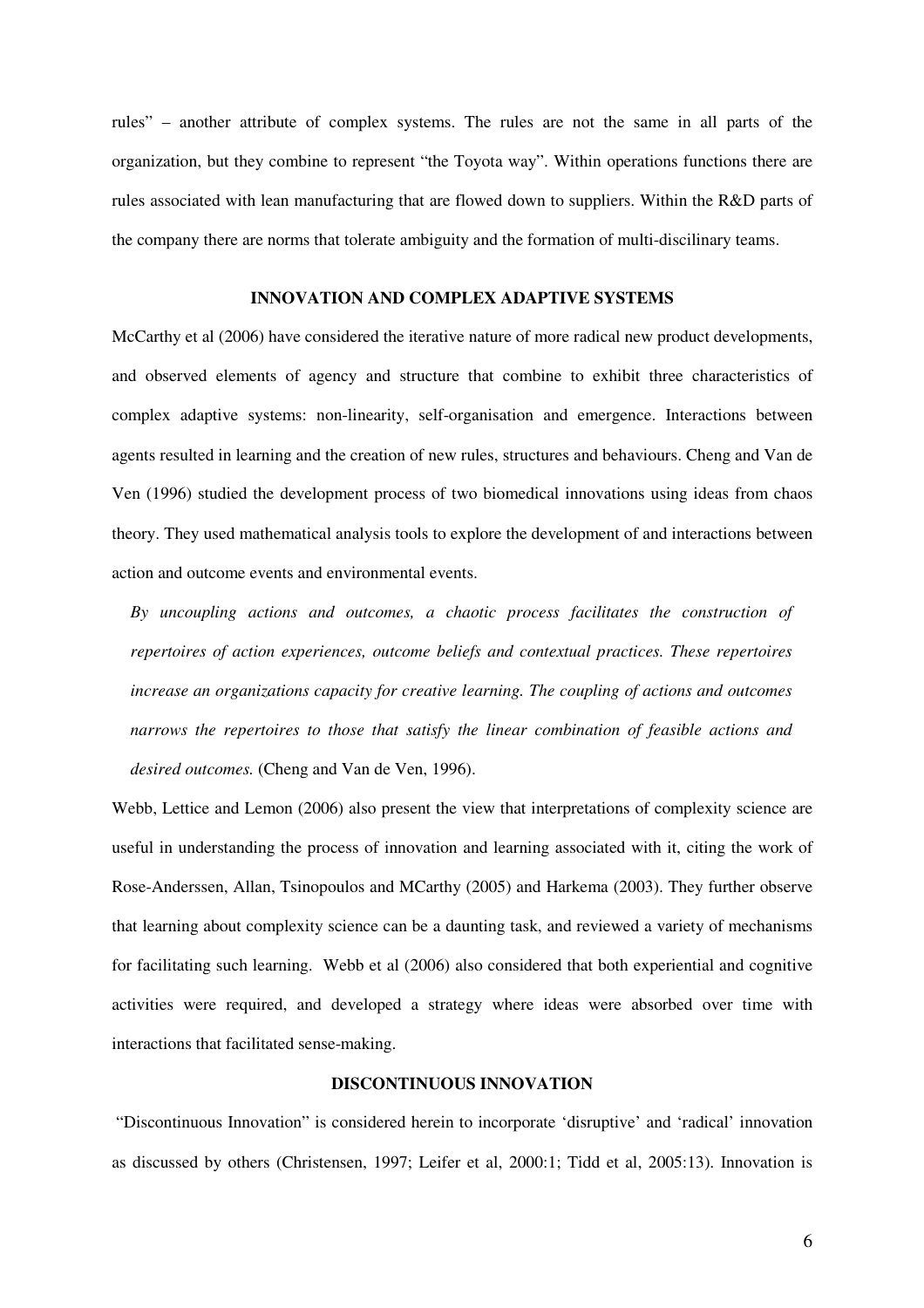considerably more difficult when elements of discontinuity come into the equation. Such discontinuous challenges arise from shifts along technological, market, political and other frontiers and require new, or at least significantly adapted, approaches for effective management. Businesses need to understand the particular contexts in which different approaches might help, and what configurations of new and existing practices might enable organisations to deal with and benefit from such discontinuities. The increasing pace of change in technological, regulatory, environmental and global market developments is forcing firms to consider the strong possibility that discontinuity will almost certainly change the basis of the business sooner or later.

We contend that companies – or at least part of them – are often aware of emergent discontinuous innovation that will have a disruptive effect on their business. The trouble is that it may not be taken seriously enough, or by the time it is taken seriously, it is too late because of the timeframe and/or the amount of change needed. Christensen (1997) points to the blindness, hesitation, and incapability of management and organizations to change. Many other authors have written about cycles of continuous improvement disrupted by major changes (Imai, 1986; Adizes, 1999; and Churchill and Lewis, 1983). Even Schumpeter (1934) spoke of periods of temporary advantage punctuated by periods of destruction. Following March's (1991) concepts we believe companies need to maintain a balance between exploitation activities (continuous improvement, steady-state innovation) and exploration activities (searching for and reacting to, or creating, discontinuous innovation). Other authors have also discussed the difficulty of balancing the exploitative and explorative actions within the one company structure (DeTienne and Koberg, 2002; Boer and Gertsen, 2003; Benner and Tushman, 2003; Andreassen et al, 2007).

#### **Overview**

## **THE DI-Lab PROJECT**

In trying to address the issues of how to recognize and perhaps benefit from discontinuities, European researchers have used networks of firms acting as a community of practice, or "co-operative laboratory" for articulating key research issues around discontinuous innovation, sharing experiences and developing and implementing experiments to develop new routines for dealing with it. The DI-Lab project was initiated by Professor John Bessant in the UK and expanded via a network of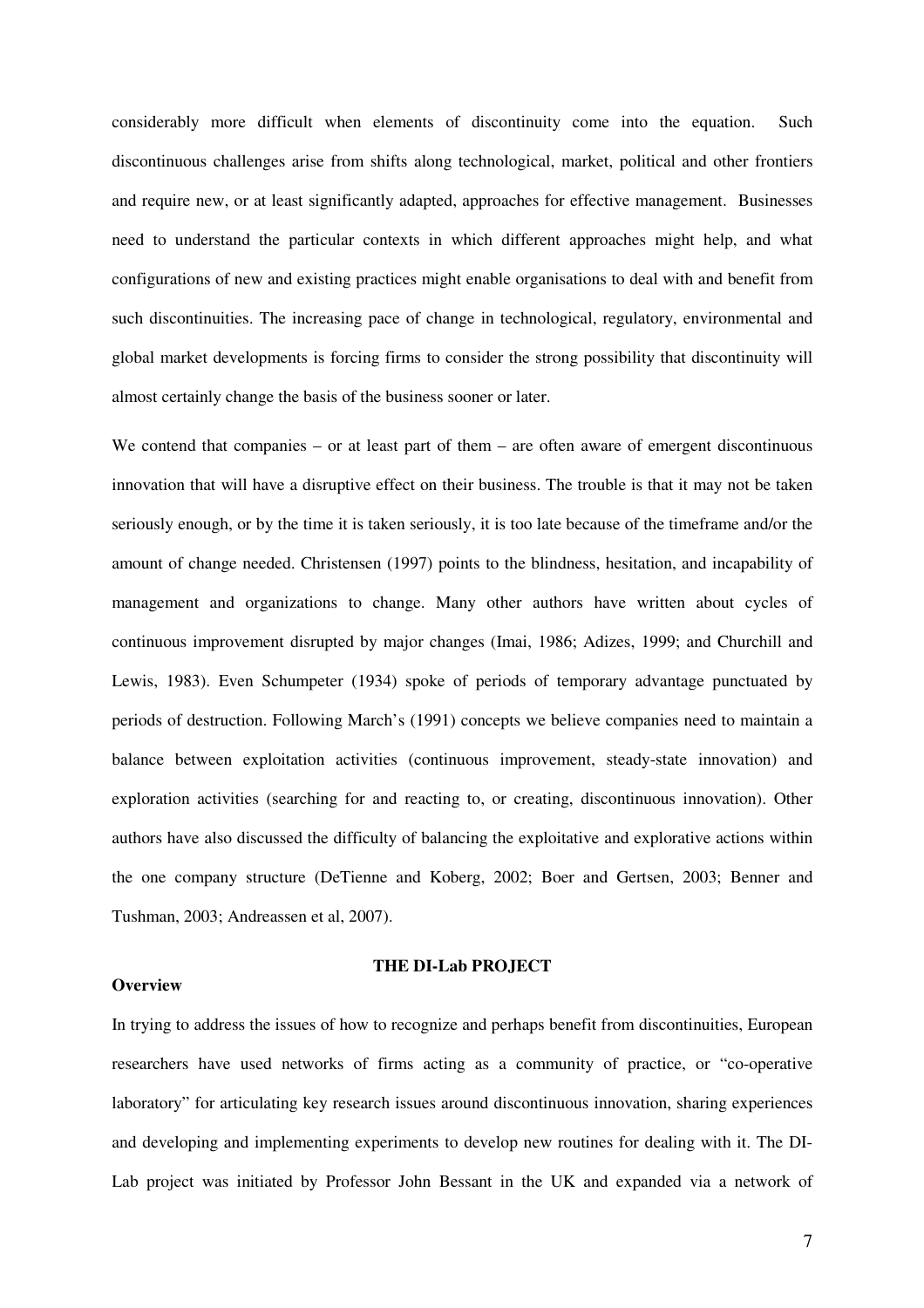researchers in several countries facilitating and researching interactively with learning networks of firms interested in a deeper understanding of, and sharing knowledge and experiences regarding, the challenges of Discontinuous Innovation. The DI-Lab Network currently involves firms and researchers in 10 countries.

Experience with a Discontinuous Innovation Forum (an experience-sharing network of around 25 firms funded by the UK Department of Trade and Industry) had demonstrated the potential for sustained involvement in this style of network. Other countries, including Denmark and Germany have established similar learning networks of firms. Within and across these networks, the firms involved are developing systematic structures for comparing and sharing experiences and articulating research issues. A 'benchmarking framework' is being developed that will allow firms to identify potential sites for learning from and with each other around the development of discontinuous innovation capabilities. The University of Western Sydney and Monash University have been involved as collaborative partners in establishing an Australian network as part of this project.

#### **DI-Lab Methodology**

The following approach has been adopted in forming and operating a DI-Lab group in Germany, and a similar approach is taken in most countries.

*Contact with company delegates is mainly based on personal networks of team members. Often the person is invited to join the DI-Lab for one workshop and if they felt that someone else of the company could also be interested or be more relevant to the topic they asked them to join. Therefore we have a combination of participants from different hierarchy levels depending on the firm's organisation. According to the DI-Lab idea we followed the topic sequence of Search-Select-Implement. We spent one year on each topic. Each year we had two national workshops (one-kick off workshop and one workshop to dive deeper into the topic) and one international benchmark event. For the selection phase we had one additional workshop as we felt the topic to be not satisfyingly exploited after the conference in Munich. In between the workshops there should be time for research. At the moment this happens on a very informal level in Germany.*

*Firstly, the German research team determines the topic of the workshop. Then we gather ideas about "what do we want to present" and "who could present". We try to integrate industrial speakers who report about their best practice and their experience, and*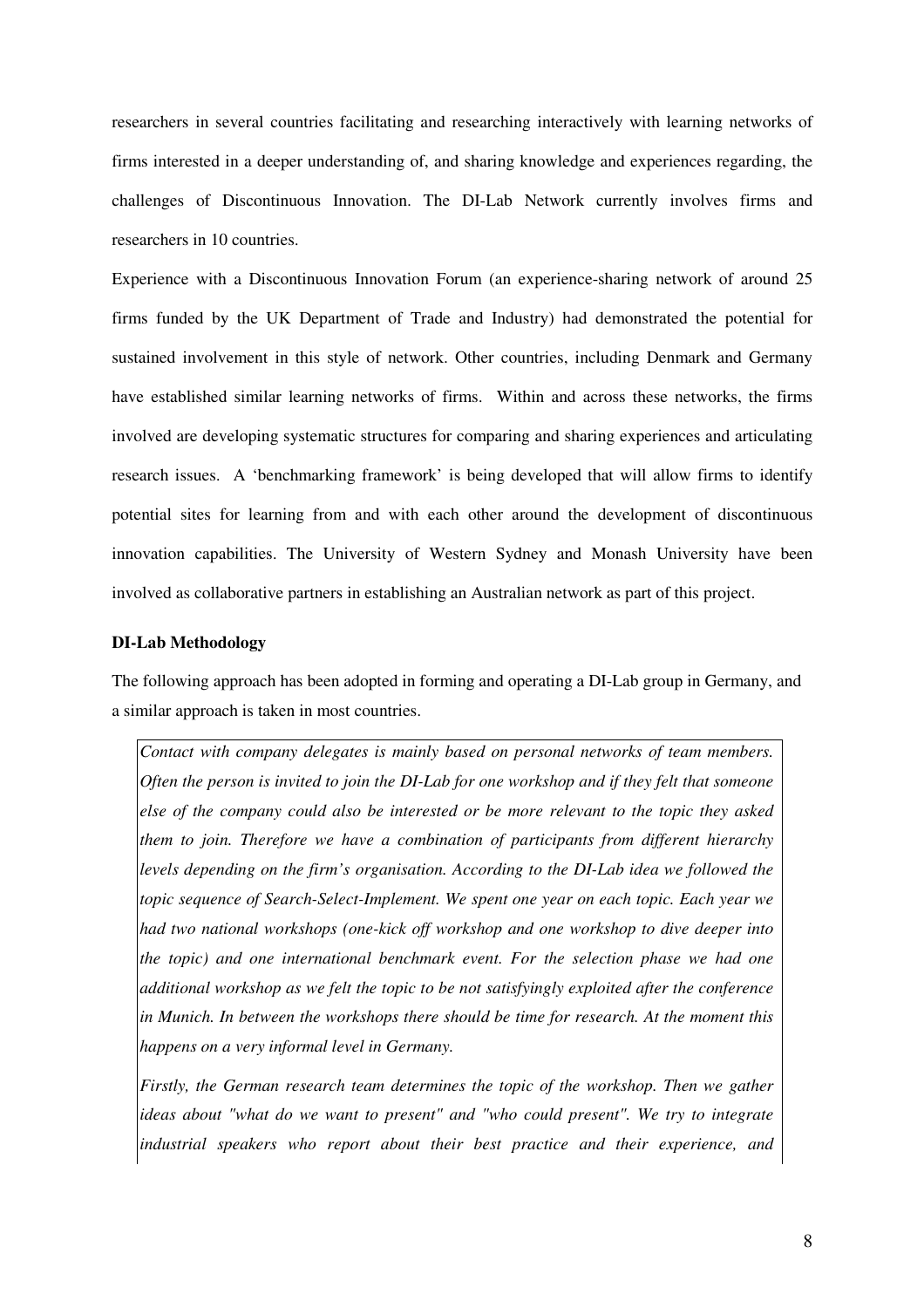*academics who present methods related to the topic or results of their reseach. Also, we try to have an interactive element in each workshop - either an experiment or a discussion.*

*We try to spread the workshops over the year so that it is not too much for our delegates to participate in each workshop. The date of the workshop must fit all research team members, which is often difficult. Moreover we have a pretty broad base of companies, so we do not ask participants for their preferences. As the UnternehmerTUM is organizing and financing all German workshops they take place in Munich - generally where the UnternehmerTUM is located. 10am to 4pm, including coffee breaks and lunch has been a good model for the workshops. This was a very nice atmosphere to get to know them better.* (DI-Lab Researcher from the Technical University of Munich)

In addition, a standard questionnaire and structured interview approach was used in all participating

countries to help understand current practice in participation firms. Topics included:

- Learning about markets for discontinuous innovation
- Managing radical idea generation
- The existence of an entrepreneurial environment
- Culture support system for discontinuous innovation
- Helping employees solve their problems with discontinuous innovation
- Project management for discontinuous innovation
- Network management system for discontinuous innovation
- A flexible strategy for discontinous innovation
- Openness to external sources for discontinuous innovation
- Transitioning discontinuous innovation projects to operations
- Using alternative metrics for discontinuous innovation
- A venture capital system for discontinuous innovation
- Acquiring funding for discontinuous innovation

In total, about seventy questions were asked and discussed during the interviews. When the results were pooled, some patterns emerged, and a report was prepared for each firm showing how their responses compared with the pooled averages.

#### **RESULTS AND DISCUSSION**

At the time of writing, twelve search strategies had been identified in the DI-Lab project to help companies maintain an awareness of potential discontinuities, and twelve selection strategies had been identified. Some of these strategies such as probe and learn, and build alternative visions are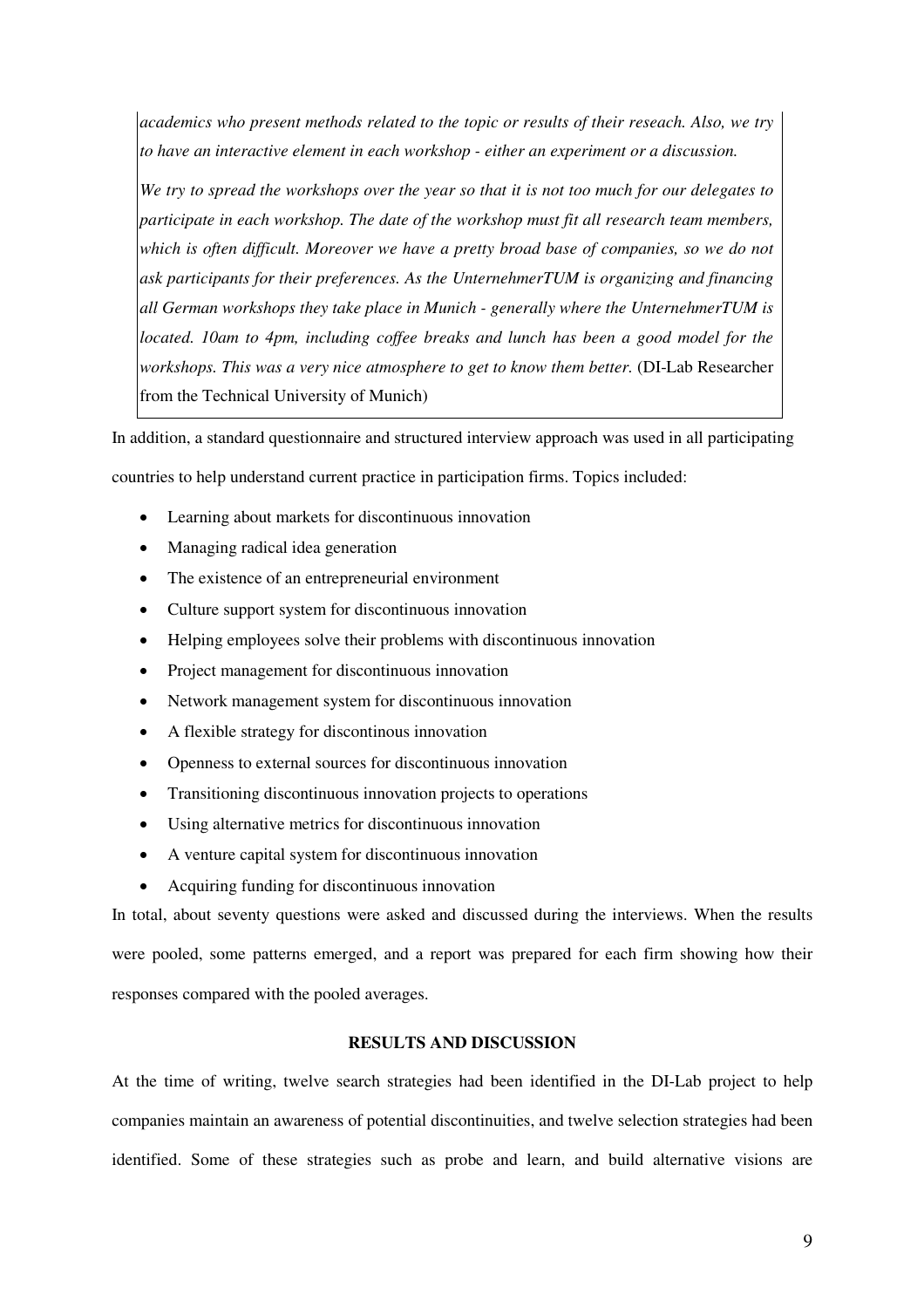consistent with practices for working in complex or chaotic environments. For example, Snowden (2005) has observed that different strategies might make sense depending upon the particular context:

- In the a context of underlying order (but observable disorder), look for hidden order using a process of data collection and analysis, and if found, implement an established practice to reestablish order
- In a context of underlying complexity, seek out " attractors" that have led to the state of unbalance, understand how they might interact, and anticipate some possible outcomes
- In a context of underlying chaos, try out an idea, drawing on past experience, intuition, or suggestions from a trusted source, and look for emergent patterns that inform the next decision

In Table 2 we have compared some aspects of complex adaptive systems with the DI-Lab approach. We suggest that the two show reasonable correspondence in a similar way that Webb, et al (2006) found the learning strategies, styles and preferences that they reviewed to develop ways of teaching about complexity were "…..found to correspond with various aspects of complexity science…". It would seem that learning itself is a complex adaptive process.

| <b>Aspect of Complexity</b> | DI-Lab                                                                         |
|-----------------------------|--------------------------------------------------------------------------------|
| Living between the          | The firms involved are generally regarded as innovative, but most are at the   |
| edge of stability and       | incremental innovation end of Table 1. Having said that, one Australian        |
| the edge of chaos           | participant firm was concerned about retaining its capability to manage at     |
|                             | the edge of chaos as it grew. In broad terms, most participants are searching  |
|                             | for ways to innovate in more than one area simultaneously (see Table 1)        |
| Emergence                   | The DI-Lab project does not presume a pre-existing Best Practice will          |
|                             | emerge. The intention is to identify a number of tools that can be utilized at |
|                             | different times to support individual firms in developing their own practices  |
|                             | through experimentation                                                        |
| Adaptation and              | Participants are encouraged to report back on their experiences with use of    |
| evolution                   | the toolkit developed and contribute other relevant observations in an         |
|                             | interactive shared space. Combined meetings of individual national groups      |
|                             | are held to share experiences. A culture of cooperation and continuous         |
|                             | learning is encouraged.                                                        |
| Unpredictability and        | Non-linear effects arise from chance interactions that cause a departure from  |
| non-linear dynamics         | current paths. Having participants from a variety of industry sectors in a     |
|                             | number of countries increases the potential scale and scope of interactions    |
|                             | that can initiate non-linear trajectories.                                     |
| Diversity and order-        | The DI-Lab arrangements do not require participants to work on a particular    |
| generating rules            | aspect of discontinuous innovation together. Participants are encouraged to    |
|                             | try out ideas as independent agents. However, the whole idea is to develop     |
|                             | tools, the use of which may be framed as introducing order-generating rules    |
| Sensing "attractors         | The DI-Lab Search stage tools are intended to help discover ideas, trends      |
| " and pattern               | and opportunities that provide a scope for some form of innovation. The        |
| recognition                 | selection stage tools are intended to help frame business cases and ways       |
|                             | forward in an environment of uncertainty. The implementation tools are         |
|                             | intended to support the survival and growth of emergent innovations in a       |
|                             | potentially hostile environment.                                               |

**Table 2 Aspects of Complex Adaptive Systems Compared to the DI-Lab Approach**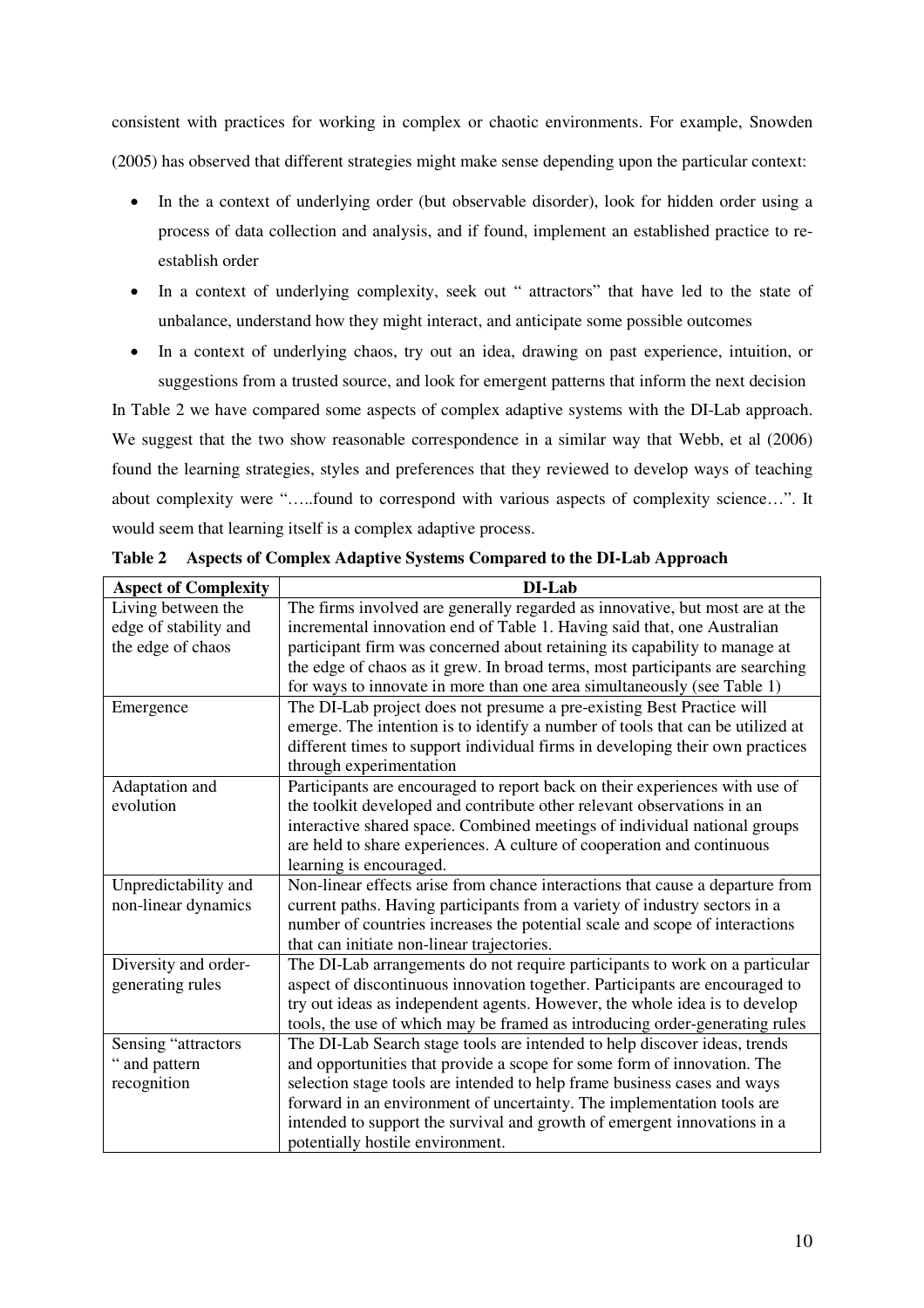In Australia, two DI-Lab workshops were run in Sydney, and one in Melbourne. Except for one large telecommunications firm, the Australian firms were smaller than those in overseas groups. Two academic visitors from the European groups (one from the UK and one from Denmark) visited Australia and gave presentations on what had been learned to date there. From our direct observations and discussions with these visitors, we noted differences between the function of the Australian group and the European ones. The (smaller) Melbourne workshop rapidly developed a very interactive style, with considerable discussion between the slides presented by one of our overseas visitors. Unfortunately, we did not have the foresight to record these very rich discussions. The Sydney workshops followed a more structured path with presentations followed by focus group activities and report-back. Some notes from the focus group activity were retained. In our view the more interactive style suited the smaller firms better. In addition, from our experience with other projects, one has to make personal feed-back visits to SME firms (rather than simply sending out a written report), and at that stage, they are often prepared to share their views more comprehensively. However this requires a higher level of facilitation effort.

Many of the European firms had already started working on discontinuous innovation initiatives before the DI-Lab project started, and some firms established project teams to try out the DI-Lab ideas and report back. This was not the case with the Australian firms. The impression gained was that many European firms had started to embrace complex adaptive systems practices, but most Australian firms were lagging in this respect. Having said that, the larger European firm representatives felt there was a strong internal resistance to embracing anything to do with discontinuous innovation, with fear at a personal level underlying much of it. A workshop report commented: "A discontinuity often threatens individuals deeply held beliefs (cognitive dissonance) and can threaten their 'professional feeling of worth' considerably by promoting a different skill set". We suspect that the smaller Australian firms have a stronger orientation towards learning-by-doing, but this was not practiced in the DI-Lab context. What the Australian firms appreciated was an opportunity to help them think about the world differently.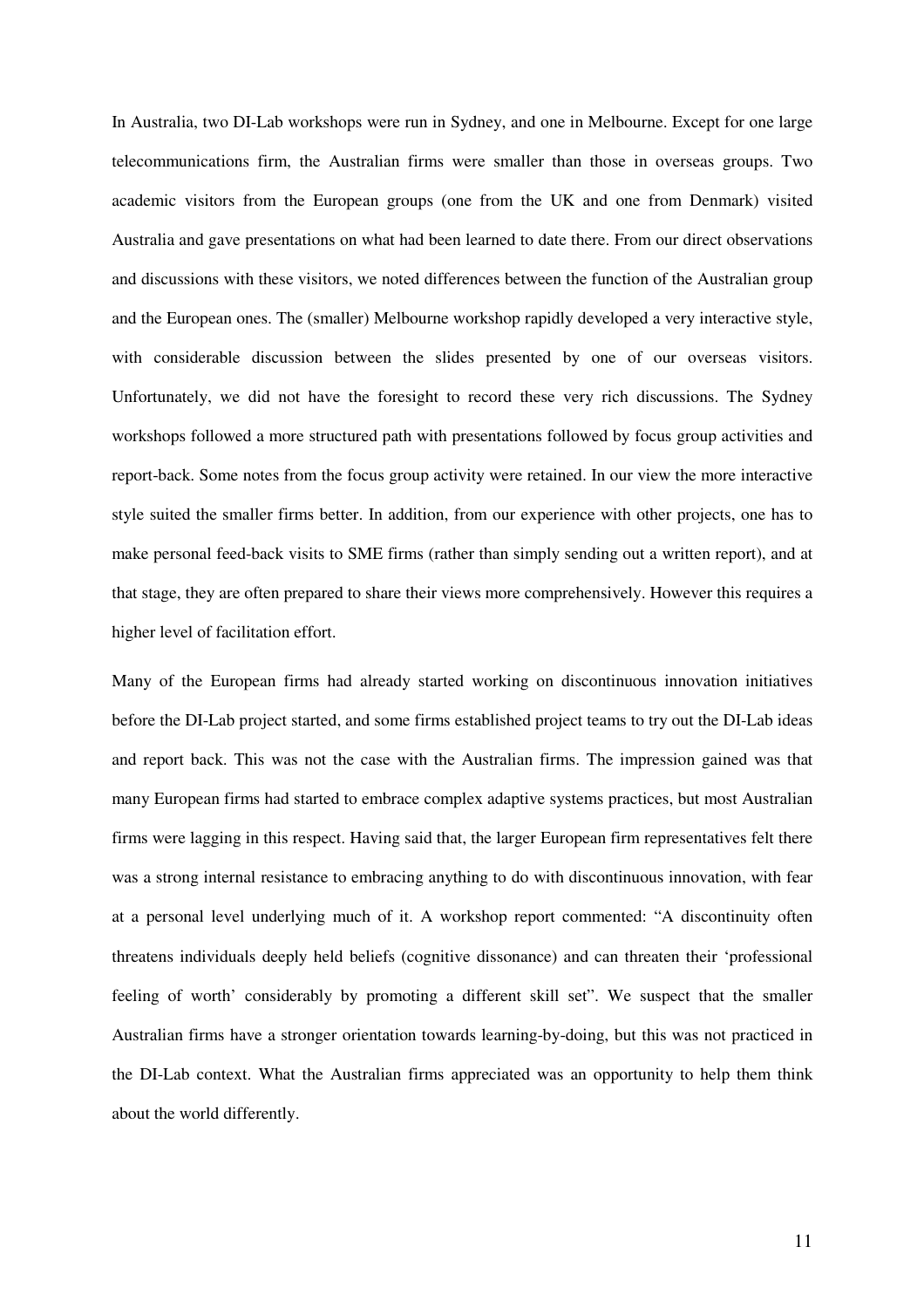The complex world of discontinuous innovation involves operating in an environment of greater uncertainty and working with imagined futures rather than concrete market statistics and known technologies. Scharmer (2000) considered two questions in relation to knowledge in emergent situations: "what kind of knowledge does it take to sense and actualize emergent market opportunities?" and "what processes allow for generating this form of Knowing?" He characterised twelve types of knowledge that support the actions of organisations as shown in Table 3. Two kinds of tacit knowledge are referred to as embodied (tacit) or yet-to-be embodied (self-transcending).

**Action type** <br>**Epistemological knowledge type** Explicit Tacit Self-transcending Performing: delivering results that create value Know-what | Knowledge–inuse Reflection-in-action Strategizing: improving the process-based context of performing Know-how Theory–in-use Imagination-inaction Mental modelling: reframing the assumption-based context of performing Know-why Metaphysics-inuse Inspiration-in-action Sculpturing: reconceiving the identitybased context of performing Know-for Ethics/Aesthetic s-in-use Intuition-in-action

**Table 3 Types of Knowledeg Supporting Orgnisation al Action (from Scharmer, 2000)** 

Scharmer (2000) suggests that performing actions directly support customer-driven value creation whereas strategizing, mental modelling and sculpturing represent streams of contextual action that improve the context and qualities of performing. In this context we suggest that those engaged in discontinuous innovation draw on self-transcending types of knowledge to reflect, imagine, inspire and to develop intuition. Thus, it concerns knowing about the originating sources for doing things, for example understanding the attractors in a complex, un-ordered environment. It draws on both external views of objective reality and internal views on enacted reality. The European DI-Lab feedback suggests a need for reframing mental models in some firms. Snowden (2005, p 48) observes:

*Introducing complexity thinking systems is not easy. Within our centre, it has taken some five years of active experimentation to develop methods that do not readily relapse into the conventions of order. The retrospective coherence of complex systems can easily be used to provide false evidence of order. In other words, hindsight is a common sin in the process of strategy.*

If this experience is representative, then the DI-Lab project still has considerable work to do.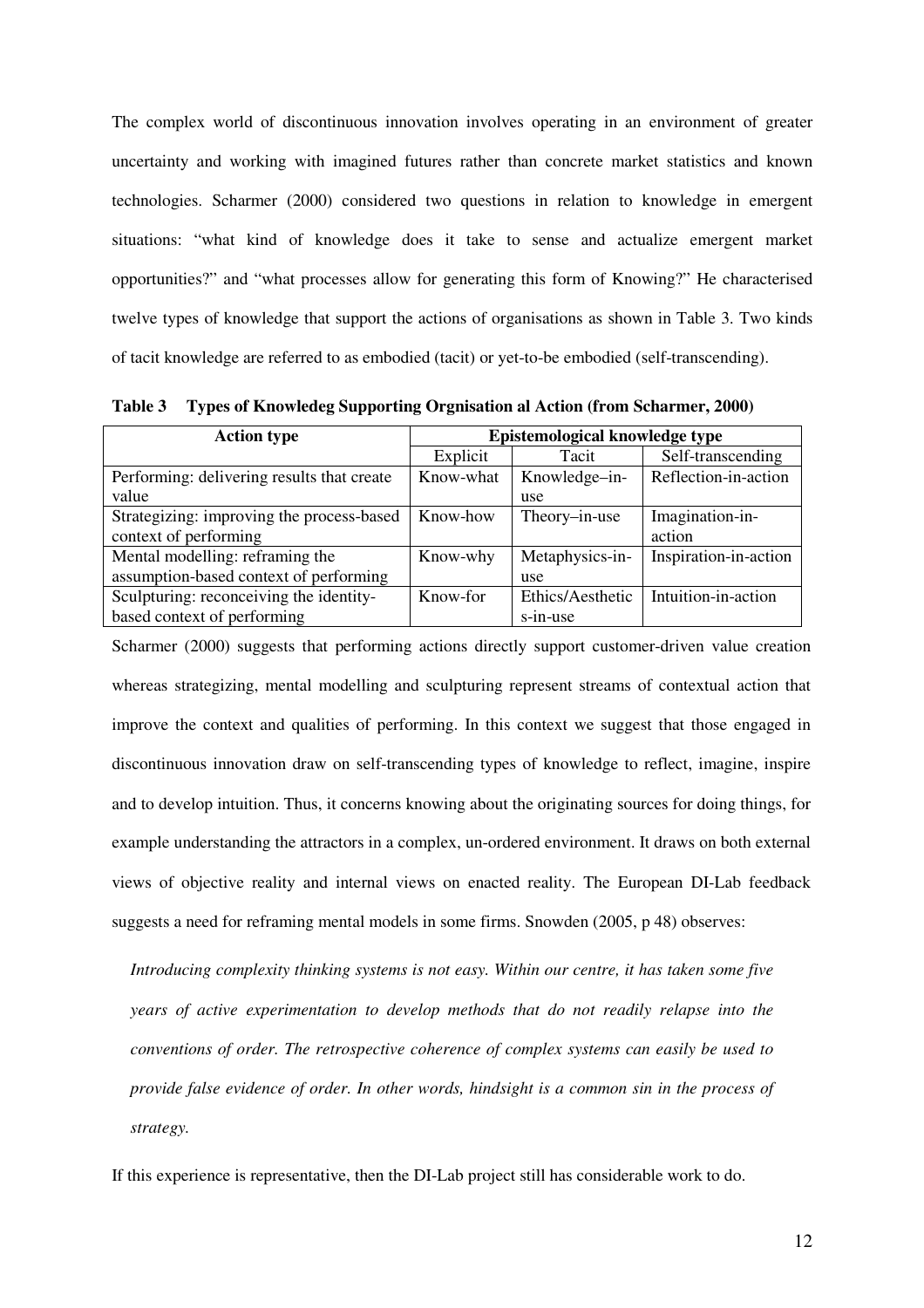Scharmer (2000) discusses what facilitates the creation of not-yet-embodied knowledge. He introduces the Japanese concept of *Ba,* (attributed to Nishida, 1992) that can be thought of as a shared mental place for emerging relationships. Through an action research project, Scharmer observed three activities used to "organize and strategize around not-yet-embodied knowledge" (p49):

- Shared praxis shared experience that enhances the nature of relationships
- Shared reflection on common experiences that supports a sense of community
- The formation of shared will, emerging when "participants come together to articulate a sense of shared commitment and will" resulting in "communities of commitment" (p50).

It seems to us that these concepts establish some general requirements for an effective learning laboratory related to topics of a complex nature.

### **CONCLUSIONS AND IMPLICATIONS**

In this paper we have suggested that many Australian (and other) firms have to embrace the innovation landscape on a number of fronts as "steady-state" technological innovation (Tidd et al, 2005) alone may not be sufficient to retain a competitive market position. More radical forms of innovation may be necessary, with associated increases in levels of uncertainty and complexity, and notions of organizations and projects behaving like complex adaptive systems were briefly introduced. A particular project aimed at identifying tools that support disruptive innovation, DI-Lab, has been described and some of its attributes were compared with those of a complex adaptive system, leading to the following suggestions:

- The learning laboratory approach taken in the DI-Lab project is like a complex adaptive system itself;
- The type of new knowledge produced is more concerned with imagined futures rather than more tangible ones based on a continuation of current norms, and the creation of this type of knowledge requires a special kind of space.

Some suggested considerations for practitioners and facilitators establishing a learning laboratory emerging from the discussion presented earlier are summarised in Table 4 in terms of elements of structure and agency. DI-Lab is an international project, with collaborating groups working in several countries in Europe and one in Australia. It was noted that the way the Australian firms participated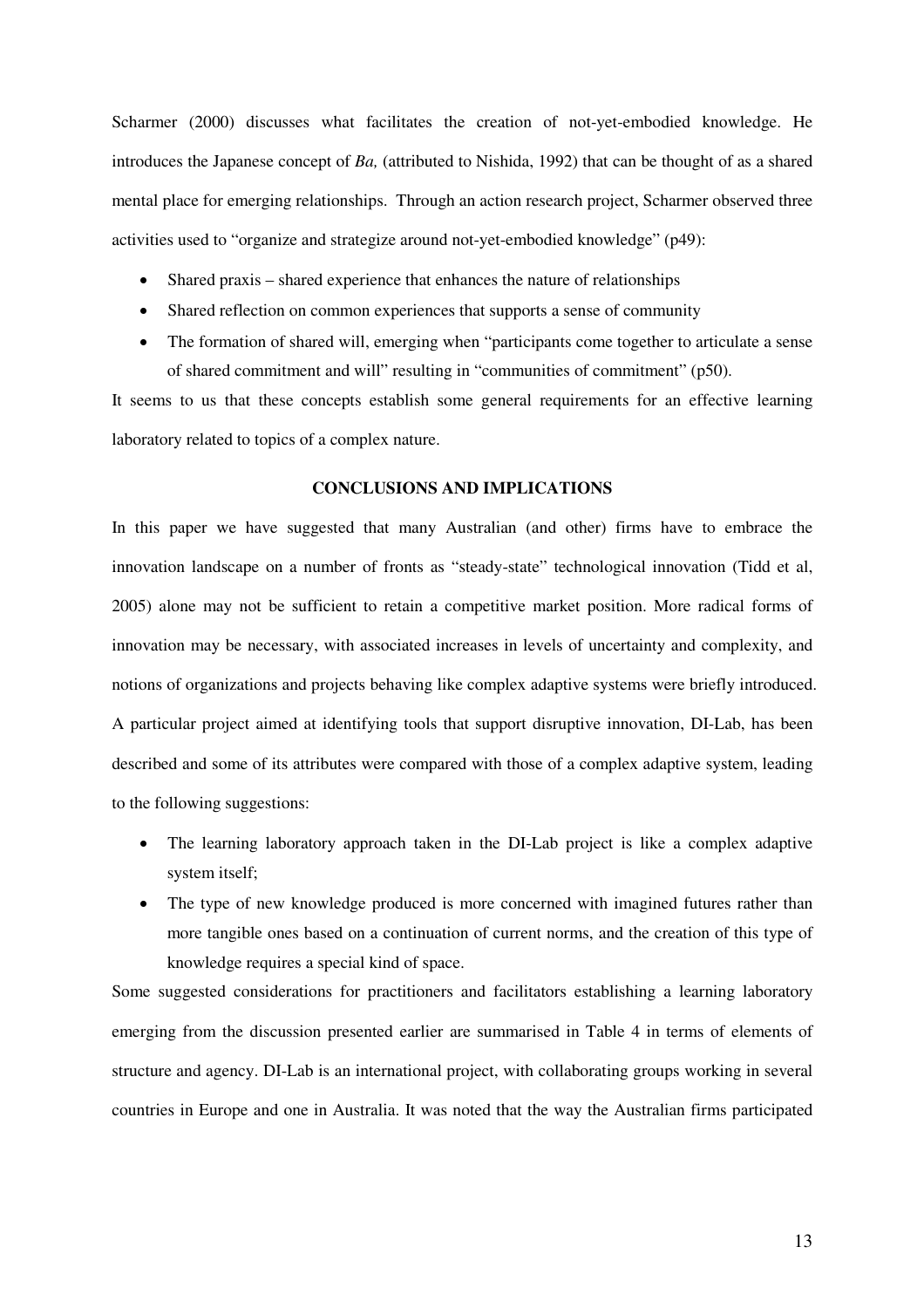was different from the way the European firms participated, and this could be the topic of further research.

| Emergent            | <b>Specific Focus</b>      | <b>Outcome to be Facilitated</b>                     |
|---------------------|----------------------------|------------------------------------------------------|
| <b>Capabilities</b> |                            |                                                      |
| <b>Elements of</b>  | Tools and methodologies    | Tool Identification/development. In the DI-Lab case  |
| <b>Structure</b>    |                            | these were concerned with search, select and         |
|                     |                            | implement related to discontinuous innovation        |
|                     | Place/Space                | The concept of $Ba$ – creating an interactive shared |
|                     |                            | space for emerging ideas and relationships           |
|                     | An Iterative Strategy      | Taking action to look for subsequent emergent        |
|                     |                            | patterns in an environment that seems chaotic        |
| <b>Elements of</b>  | Interaction between agents | Enunciating shared experience from multiple          |
| <b>Agency</b>       |                            | perspectives                                         |
|                     | Both Experiential and      | Ideas absorbed over time with interactions that      |
|                     | Cognitive activities       | facilitiate sense-making                             |
|                     | Sense-making               | Shared reflection on common experiences              |
|                     | The creation of "not-yet-  | Knowledge about attactors and trends stimulates      |
|                     | embodied" tacit knowledge  | imagination and the development of intuition         |

**Table 4 Suggested Considerations for Establishing a Learning Laboratory** 

From the limited experience gained, we consider that the learning laboratory idea is a good way of working with SMEs, but in Australia it needs a more personalised approach, possibly with higher levels of facilitation than the European model. The differences noted may simply be related to smaller size of the participating Australian firms, but there is some anecdotal evidence that this is not the only factor, with cultural and societal factors also contributing to required differences in approach for Australian SMEs.

## **REFERENCES**

- Australian Bureau of Statistics (ABS) (2006) Australian System of National Accounts, 2005-06. Cat No 5204.
- Adizes, I. (1999) *Managing the Corporate Lifecycle*, Prentice Hall Press, New York.
- Andreassen, M., Gertsen, F. and Boer, H. (2007) What does duality in a lead factory look like?  $A$ case study of interplay of operation in a Lead factory. *Procedings of the 11th International Human Aspects of Advanced Manufacturing Agility and Hybrid Automation conference, managing enterprise of the future.*
- Benner, M.J. and Tushman, M.L. (2003) Exploitation, Exploration, And Process Management: The Productivity Dilemma Revisited. *Academy of Management Review*, 28(2), 238-256.
- Boer, H. and Gertsen, F. (2003) From Continuous Improvement to Continuous Innovation a (retro)(per)spective. *International Journal of Technology Management*. 26(8): 805-827.
- Carlisle, Y. and McMillan, E. (2006) Innovation in organizations from a complex adaptive systems perspective *E:CO (Emergence: Complexity and Organisation),* Vol 8, No 1, pp 2-9